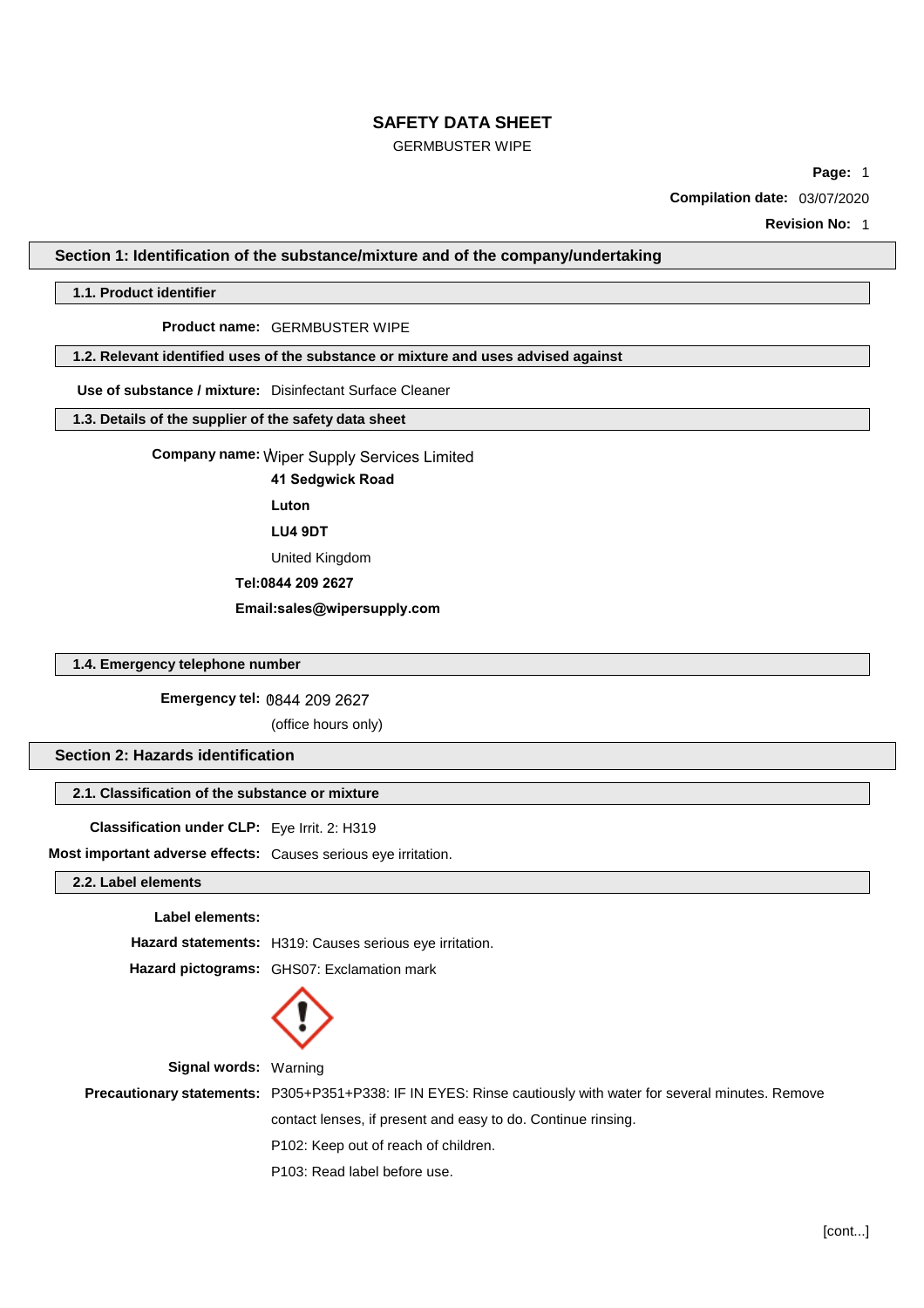# GERMBUSTER WIPE

## **2.3. Other hazards**

**Other hazards:** Solution impregnated onto non woven fabric therefore limiting contact and irritation

potential significantly.

**PBT:** This product is not identified as a PBT/vPvB substance.

## **Section 3: Composition/information on ingredients**

### **3.2. Mixtures**

### **Hazardous ingredients:**

DODECYL DIPROPYLENETRIAMINE - REACH registered number(s): 01-2119980592-29

| <b>EINECS</b> | CAS       | PBT/WEL | CLP Classification                                                                                                | Percent |
|---------------|-----------|---------|-------------------------------------------------------------------------------------------------------------------|---------|
| 219-145-8     | 2372-82-9 |         | Acute Tox. 3: H301; Skin Corr. 1B:<br>H314; STOT RE 2: H373; Aquatic<br>Acute 1: H400; Aquatic Chronic 1:<br>H410 | <1%     |

## **Section 4: First aid measures**

**4.1. Description of first aid measures**

**Skin contact:** Impregnated onto non woven fabric therefore irritation to skin is significantly limited **Eye contact:** Impreganated onto non woven fabric therefore contamination of the eyes is strictly limited Seek medical attention if irritation or symtoms persist **Ingestion:** Impregnated onto non woven fabric so ingestion contamination Highly unlikely

**Inhalation:** Not applicable.

## **4.2. Most important symptoms and effects, both acute and delayed**

**Skin contact:** Product impregnated onto non woven fabric therefore significantly reducing contamination potential

**Eye contact:** Product impregnated onto non woven fabric therefore limiting irritation to the eyes.

**Ingestion:** Product impregnated onto non woven fabric therefore making it unlikely to be ingested.

**Inhalation:** Based on available data the hazard criterea are not met

**Delayed / immediate effects:** Immediate effects can be expected after short-term exposure.

**4.3. Indication of any immediate medical attention and special treatment needed**

**Immediate / special treatment:** Not applicable.

# **Section 5: Fire-fighting measures**

**5.1. Extinguishing media**

**Extinguishing media:** Suitable extinguishing media for the surrounding fire should be used. Use water spray

to cool containers.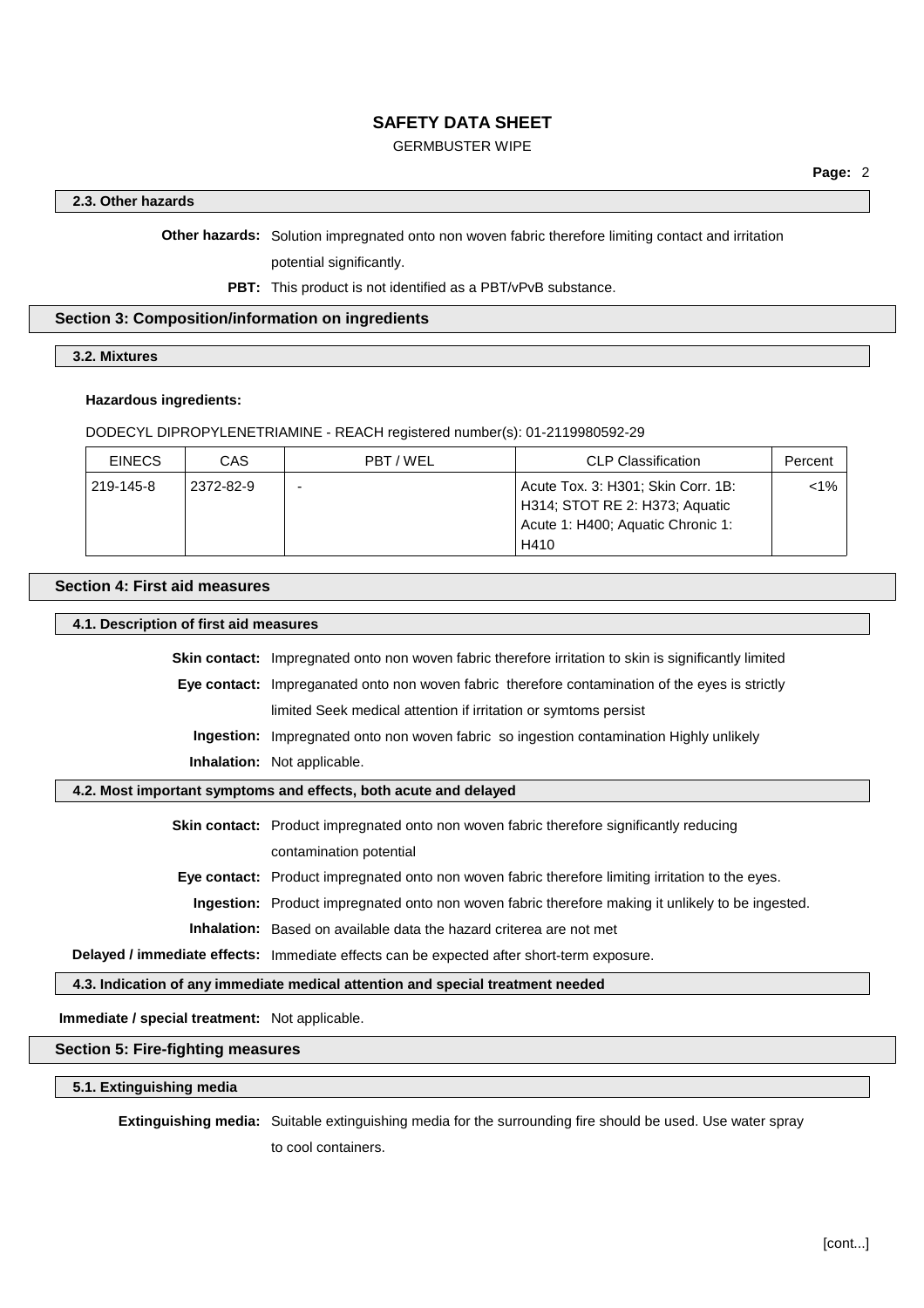# GERMBUSTER WIPE

## **5.2. Special hazards arising from the substance or mixture**

**Exposure hazards:** In combustion emits toxic fumes of carbon dioxide / carbon monoxide.

### **5.3. Advice for fire-fighters**

**Advice for fire-fighters:** Wear self-contained breathing apparatus. Wear protective clothing to prevent contact

with skin and eyes.

# **Section 6: Accidental release measures**

# **6.1. Personal precautions, protective equipment and emergency procedures**

**Personal precautions:** Product impregnated onto non woven fabric therefore limiting exposure.

### **6.2. Environmental precautions**

**Environmental precautions:** Do not discharge into drains or rivers.

## **6.3. Methods and material for containment and cleaning up**

**Clean-up procedures:** Transfer to a closable, labelled salvage container for disposal by an appropriate

method.

## **6.4. Reference to other sections**

**Reference to other sections:** Refer to section 8 of SDS.

## **Section 7: Handling and storage**

## **7.1. Precautions for safe handling**

**Handling requirements:** Adopt manual Handling Practices

# **7.2. Conditions for safe storage, including any incompatibilities**

**Storage conditions:** Keep out of reach for children and do not allow product to freeze.

**Suitable packaging:** Must only be kept in original packaging.

**7.3. Specific end use(s)**

**Specific end use(s):** No data available.

## **Section 8: Exposure controls/personal protection**

**8.1. Control parameters**

**Workplace exposure limits:** No data available.

**DNEL/PNEC Values**

### **Hazardous ingredients:**

## **DODECYL DIPROPYLENETRIAMINE**

|  | vpe | 71150<br><b>B 430</b><br>'NULL | าเนe | ΩТ |  |
|--|-----|--------------------------------|------|----|--|
|--|-----|--------------------------------|------|----|--|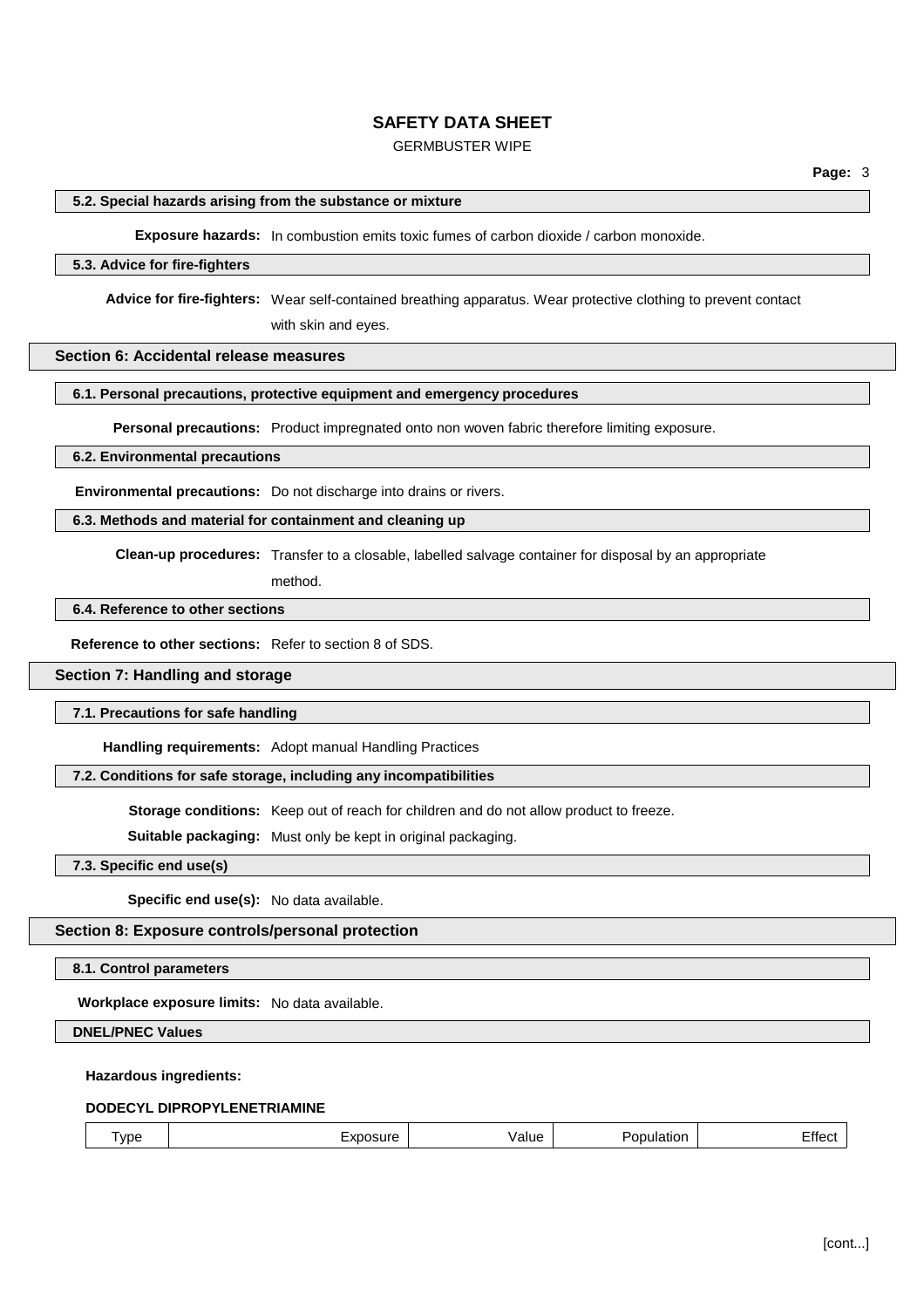# GERMBUSTER WIPE

# **Page:** 4

| <b>DNEL</b> | Inhalation               | 2.35mg/m3       | Workers   | Systemic |
|-------------|--------------------------|-----------------|-----------|----------|
| <b>DNEL</b> | Dermal                   | 0.91mg/kgbw/day | Workers   | Systemic |
| <b>DNEL</b> | Inhalation               | 0.7mg/m3        | Consumers | Systemic |
| DNEL        | Dermal                   | 0.54mg/kgbw/day | Consumers | Systemic |
| <b>DNEL</b> | Oral                     | 0.2mg/kgbw/day  | Consumers | Systemic |
| <b>PNEC</b> | Fresh water              | $0.001$ mg/l    |           |          |
| <b>PNEC</b> | Marine water             | $0.0001$ mg/l   |           |          |
| <b>PNEC</b> | Fresh water sediments    | 8.5mg/kg dw     |           |          |
| <b>PNEC</b> | Marine sediments         | 0.85mg/kg dw    |           | ۰        |
| <b>PNEC</b> | Soil (agricultural)      | 45.34mg/kg dw   |           |          |
| <b>PNEC</b> | Microorganisms in sewage | $1.33$ mg/l     |           |          |
|             | treatment                |                 |           |          |
| <b>PNEC</b> | Intermittent water       | $0.00015$ mg/l  |           |          |

# **8.2. Exposure controls**

| <b>Engineering measures:</b> Impregnated onto non woven fabric therefore limiting exposure significantly Not       |
|--------------------------------------------------------------------------------------------------------------------|
| applicable.                                                                                                        |
| <b>Respiratory protection:</b> Product impreganted onto non woven fabric therefore significantly reducing exposure |
| Not applicable.                                                                                                    |
| <b>Hand protection:</b> Product impreganted onto non woven fabric therefore significantly reducing exposure        |
| Not applicable.                                                                                                    |
| Eye protection: Product absorbed onto non woven fabric therefore significantly reducing eye                        |
| contamination potential.                                                                                           |
| <b>Skin protection:</b> Absorbed onto non woven fabric therfore significantly limiting contamination potential     |

# **Section 9: Physical and chemical properties**

# **9.1. Information on basic physical and chemical properties**

|                                                     | <b>State:</b> Impregnated onto non woven fabric |                                                   |                                  |
|-----------------------------------------------------|-------------------------------------------------|---------------------------------------------------|----------------------------------|
|                                                     | <b>Colour: Colourless</b>                       |                                                   |                                  |
|                                                     | <b>Odour:</b> Characteristic odour              |                                                   |                                  |
| <b>Evaporation rate:</b> No data available.         |                                                 |                                                   |                                  |
|                                                     | <b>Oxidising:</b> No data available.            |                                                   |                                  |
| <b>Solubility in water:</b> No data available.      |                                                 |                                                   |                                  |
|                                                     | <b>Viscosity:</b> No data available.            |                                                   |                                  |
| <b>Boiling point/range °C:</b> No data available.   |                                                 | <b>Melting point/range °C:</b> No data available. |                                  |
| Flammability limits %: lower: No data available.    |                                                 |                                                   | <b>upper:</b> No data available. |
|                                                     | <b>Flash point °C:</b> No data available.       | Part.coeff. n-octanol/water: No data available.   |                                  |
| Autoflammability <sup>°</sup> C: No data available. |                                                 | Vapour pressure: No data available.               |                                  |
| Relative density: No data available.                |                                                 |                                                   | <b>pH:</b> 10-11                 |
|                                                     | <b>VOC g/l:</b> No data available.              |                                                   |                                  |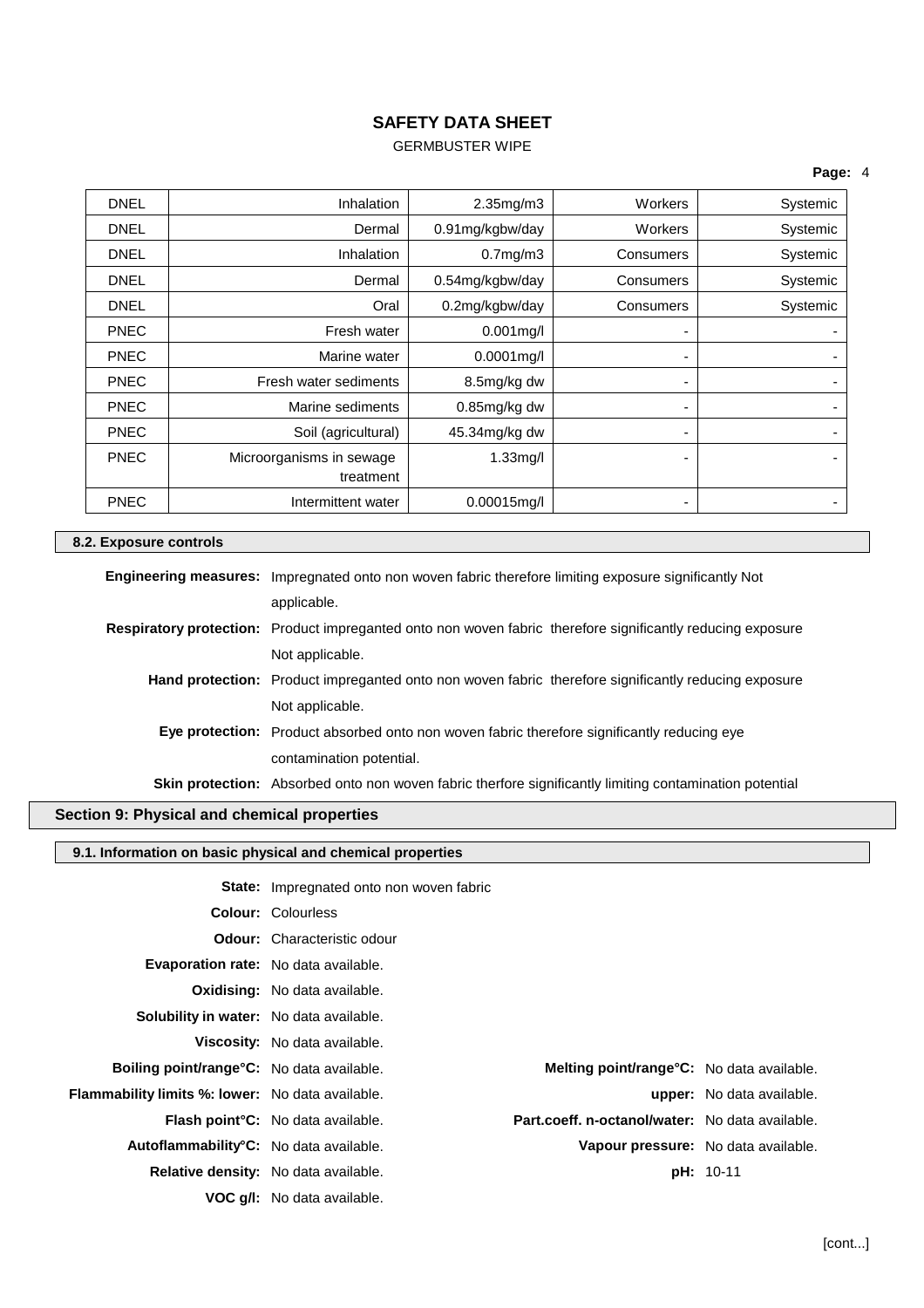# GERMBUSTER WIPE

**Page:** 5

## **9.2. Other information**

**Other information:** No data available.

# **Section 10: Stability and reactivity**

### **10.1. Reactivity**

**Reactivity:** Stable under recommended transport or storage conditions.

**10.2. Chemical stability**

**Chemical stability:** Stable under normal conditions.

### **10.3. Possibility of hazardous reactions**

**Hazardous reactions:** Hazardous reactions will not occur under normal transport or storage conditions.

Decomposition may occur on exposure to conditions or materials listed below.

# **10.4. Conditions to avoid**

**Conditions to avoid:** Heat. Freezing

# **10.5. Incompatible materials**

**Materials to avoid:** Strong oxidising agents. Strong acids. Strong bases.

# **10.6. Hazardous decomposition products**

**Haz. decomp. products:** In combustion emits toxic fumes.

## **Section 11: Toxicological information**

# **11.1. Information on toxicological effects**

## **Hazardous ingredients:**

## **DODECYL DIPROPYLENETRIAMINE**

| ∩⊾<br>₩ | $\mathbf{v}$<br>.<br>. | י<br>ັ<br>____ | $\sim$ $\sim$<br>.31 K<br>ou | ma/ko<br>◡ |
|---------|------------------------|----------------|------------------------------|------------|
|         |                        |                |                              |            |

### **Relevant hazards for product:**

| lazard                        | ≺oute | 3asis                 |
|-------------------------------|-------|-----------------------|
| Serious eye damage/irritation | .)P   | Hazardous: calculated |

## **Excluded hazards for substance:**

| Hazard                      | Route | Basis                 |
|-----------------------------|-------|-----------------------|
| Acute toxicity (ac. tox. 4) |       | No hazard: calculated |
| Acute toxicity (ac. tox. 3) |       | No hazard: calculated |
| Acute toxicity (ac. tox. 2) |       | No hazard: calculated |
| Acute toxicity (ac. tox. 1) |       | No hazard: calculated |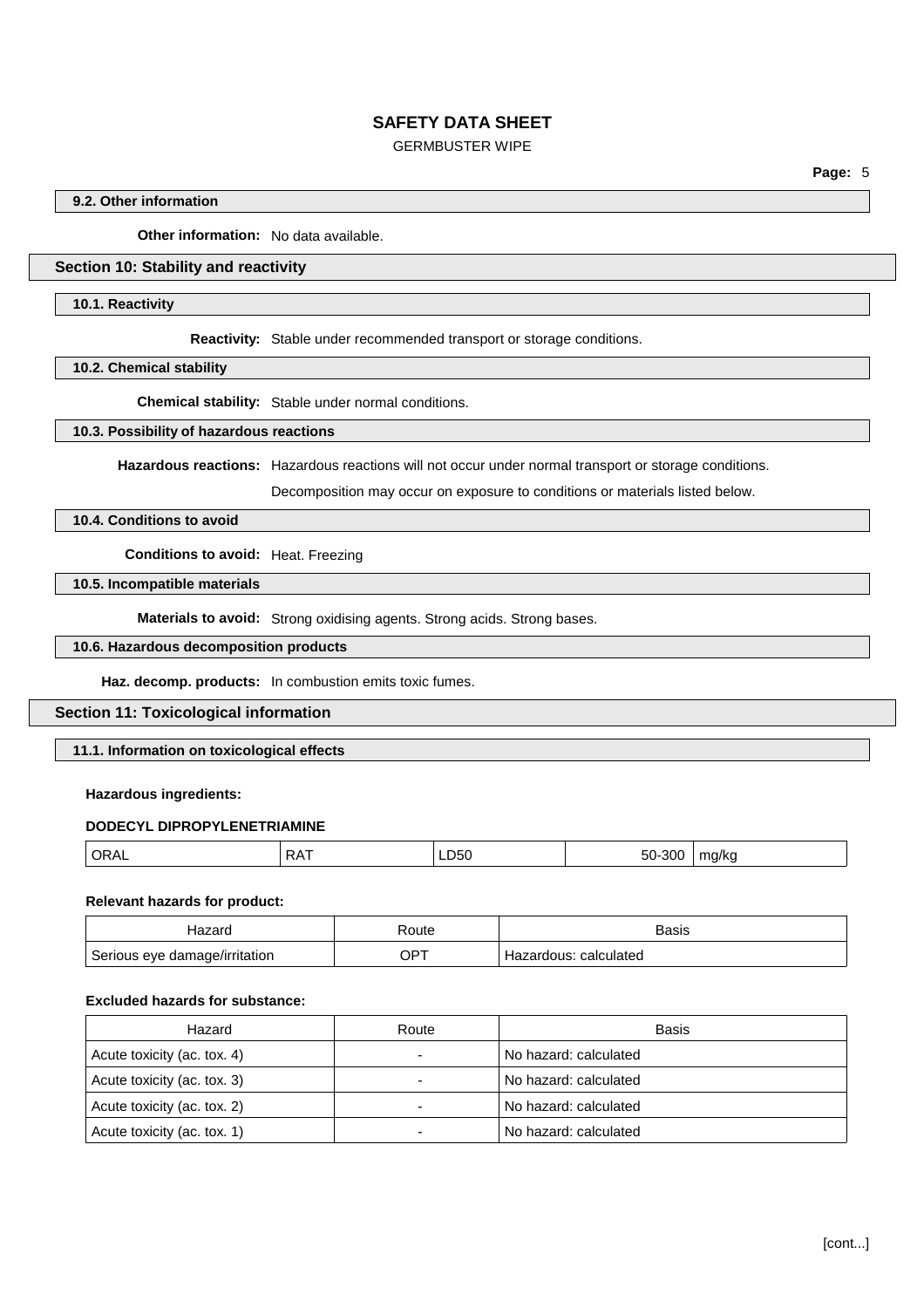# GERMBUSTER WIPE

| Skin corrosion/irritation      |  | No hazard: calculated |
|--------------------------------|--|-----------------------|
| Respiratory/skin sensitisation |  | No hazard: calculated |
| Germ cell mutagenicity         |  | No hazard: calculated |
| Carcinogenicity                |  | No hazard: calculated |
| Reproductive toxicity          |  | No hazard: calculated |
| STOT-single exposure           |  | No hazard: calculated |
| STOT-repeated exposure         |  | No hazard: calculated |
| Aspiration hazard              |  | No hazard: calculated |

### **Symptoms / routes of exposure**

**Skin contact:** Product impregnated onto non woven fabric therefore significantly reducing contamination potential

**Eye contact:** Product impregnated onto non woven fabric therefore limiting irritation to the eyes.

**Ingestion:** Product impregnated onto non woven fabric therefore making it unlikely to be ingested.

**Inhalation:** Based on available data the hazard criterea are not met

**Delayed / immediate effects:** Immediate effects can be expected after short-term exposure.

## **Section 12: Ecological information**

**12.1. Toxicity**

### **Hazardous ingredients:**

### **DODECYL DIPROPYLENETRIAMINE**

| ALGAE                         | 48H EC50 | $0.01 - 0.1$ | ma/l |
|-------------------------------|----------|--------------|------|
| Daphnia magna                 | 48H EC50 | $0.01 - 0.1$ | mq/l |
| ZEBRAFISH (Brachydanio rerio) | 96H LC50 | $0.1 - 1$    | mg/l |

### **12.2. Persistence and degradability**

**Persistence and degradability:** Not applicable.

**12.3. Bioaccumulative potential**

**Bioaccumulative potential:** Not applicable.

**12.4. Mobility in soil**

**Mobility:** Not applicable.

## **12.5. Results of PBT and vPvB assessment**

**PBT identification:** This product is not identified as a PBT/vPvB substance.

**12.6. Other adverse effects**

**Other adverse effects:** Negligible ecotoxicity.

**Section 13: Disposal considerations**